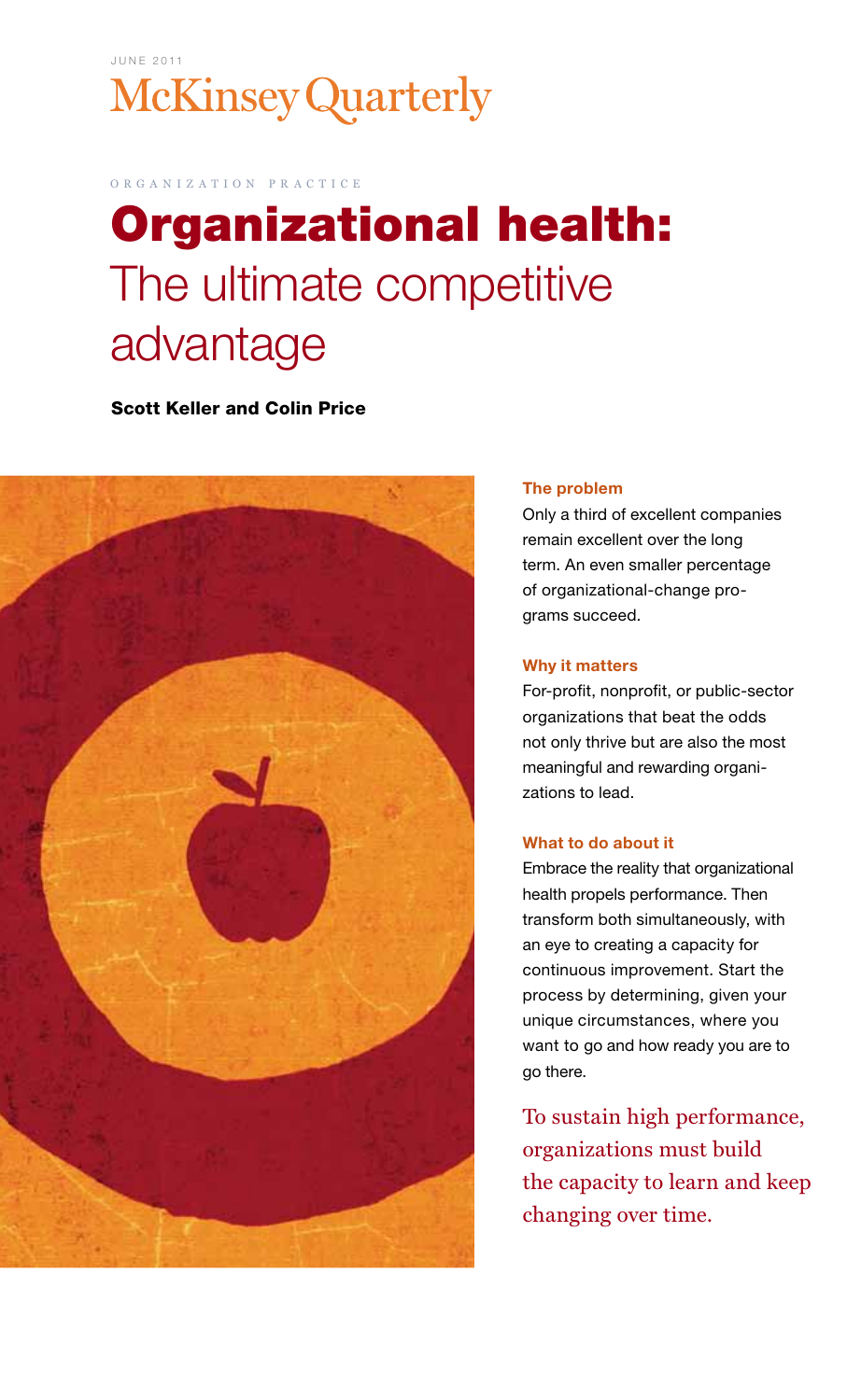

This article is adapted from Scott Keller and Colin Price's *Beyond Performance: How Great Organizations Build Ultimate Competitive Advantage* (Wiley, June 2011).

If you're like most senior executives, you want your organization to be exemplary. But if you're honest with yourself, you also know that it's not and that, in fact, you're not even sure what exemplary means or how you'll ever get there. Most management writing won't help: despite the multitude of volumes written on organizational excellence, nothing we're aware of combines a view on the "steady state" of high, sustainable organizational performance with a dynamic perspective on how companies can transform themselves to achieve it.

We've tried to fill that gap with our forthcoming book, from which this article is adapted. Our central message is that focusing on organizational health—the ability of your organization to align, execute, and renew itself faster than your competitors can—is just as important as focusing on the traditional drivers of business performance. Organizational health is about adapting to the present and shaping the future faster and better than the competition. Healthy organizations don't merely learn to adjust themselves to their current context or to challenges that lie just ahead; they create a capacity to learn and keep changing over time. This, we believe, is where ultimate competitive advantage lies.

Getting and staying healthy involves tending to the people-oriented aspects of leading an organization, so it may sound "fluffy" to hard-nosed executives raised on managing by the numbers. But make no mistake: cultivating health is hard work. And it shouldn't be confused with other people-related management concepts, such as employee satisfaction or employee engagement.

Nor should you study what other companies do and then apply their approach. While you can always learn helpful things from others, we have found that the recipe for excellence in a particular organization is specific to its history, external environment, and aspirations, as well as the passions and capabilities of its people. Creating and sustaining your own recipe—one uniquely suited to these factors—delivers results in a way that your competitors simply can't copy.

#### Why health?

The case for health starts with an understanding of how it relates to performance. Performance is what an enterprise delivers to stakeholders in financial and operational terms. It is evaluated through such measures as net operating profit, return on capital employed, total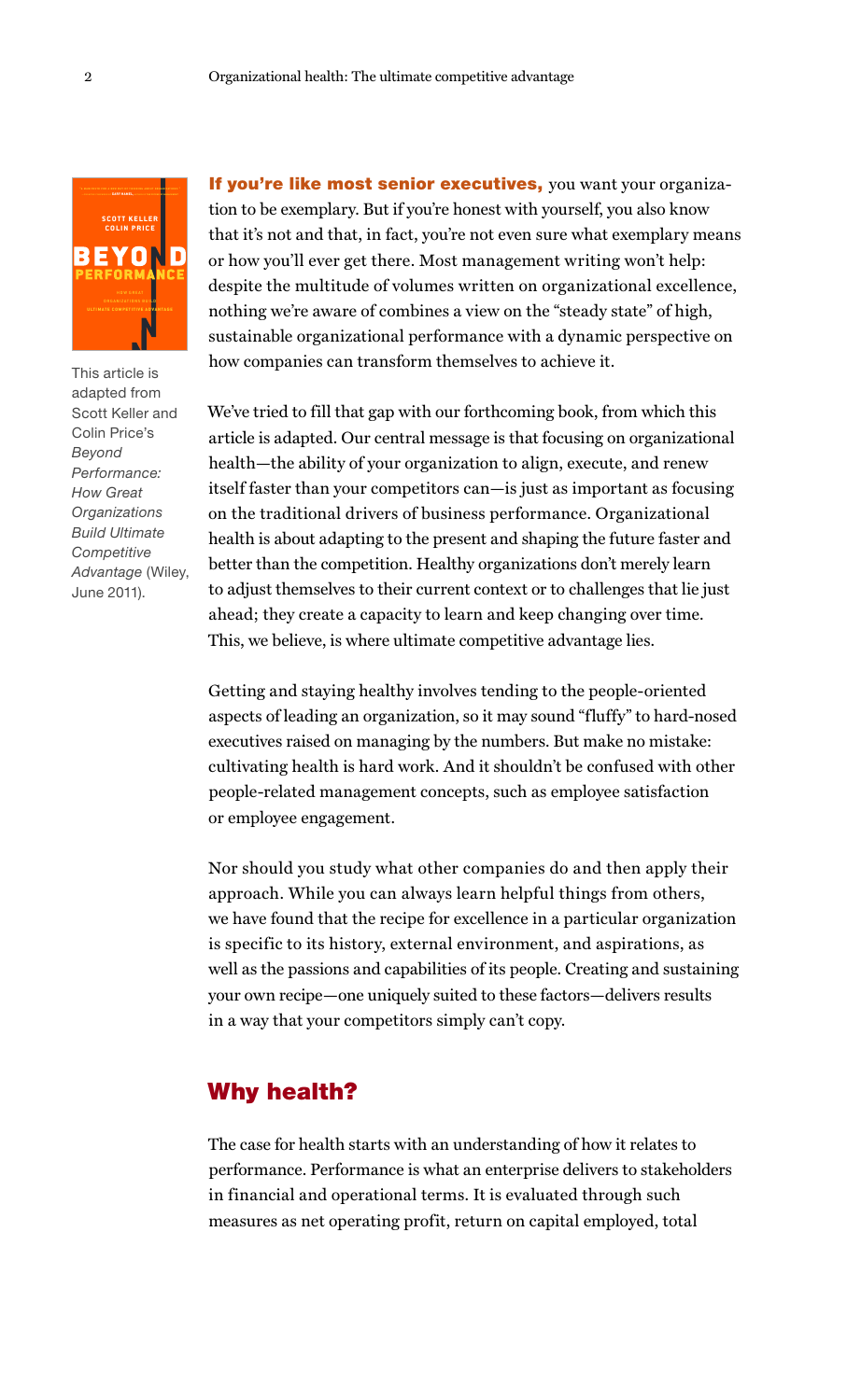We have identified nine elements that contribute to organizational health: accountability, capabilities, coordination and control, culture and climate, direction, external orientation, innovation and learning, leadership, and motivation.

For more on health, see "The link between profits and organizational performance" and "Anatomy of a healthy corporation," on mckinseyquarterly.com.

returns to shareholders, net operating costs, and stock turns. Health is the ability of an organization to align, execute, and renew itself faster than the competition to sustain exceptional performance over time. It comprises core organizational skills and capabilities, such as leadership, coordination, or external orientation, that traditional metrics don't capture.

More than a decade of research and even more of experience have led us to believe strongly that health propels performance—and that, in fact, at least 50 percent of any organization's long-term success is driven by its health.<sup>1</sup>

### Statistical evidence

We have developed a survey to measure organizational health and administered it to over 600,000 employees at more than 500 organizations across the globe. The survey's immediate purpose has been helping organizations to measure their health and then to improve in areas of weakness.

But the data we've collected over the years have also enabled us to study the relationship between organizational health and performance. And there's a strong positive correlation. Companies in the top quartile of organizational health are 2.2 times more likely than lower-quartile companies to have an above-median  $EBITDA<sup>2</sup>$  margin, 2.0 times more likely to have above-median growth in enterprise value to book value, and 1.5 times more likely to have above-median growth in net income to sales (Exhibit 1).

The results within individual organizations mirror the results from our large sample of companies. At a multinational oil corporation, for example, we analyzed correlations between performance and organizational health across 16 refineries. We found that health accounted for 54 percent of the variation in performance (Exhibit 2).

#### 'Experimental' evidence

We'd be the first to admit that correlations should be treated with caution. But the case for health doesn't rely solely on them. We've also tested our hypotheses at real organizations trying to improve the way they work.

 $^{\rm 1}$  In addition to the evidence presented in this article, we reviewed the existing literature, including more than 900 books and articles from academic journals. We also talked to more than 30 CEOs and to a group of leading scholars.

 ${\rm ^2Earnings}$  before interest, taxes, depreciation, and amortization.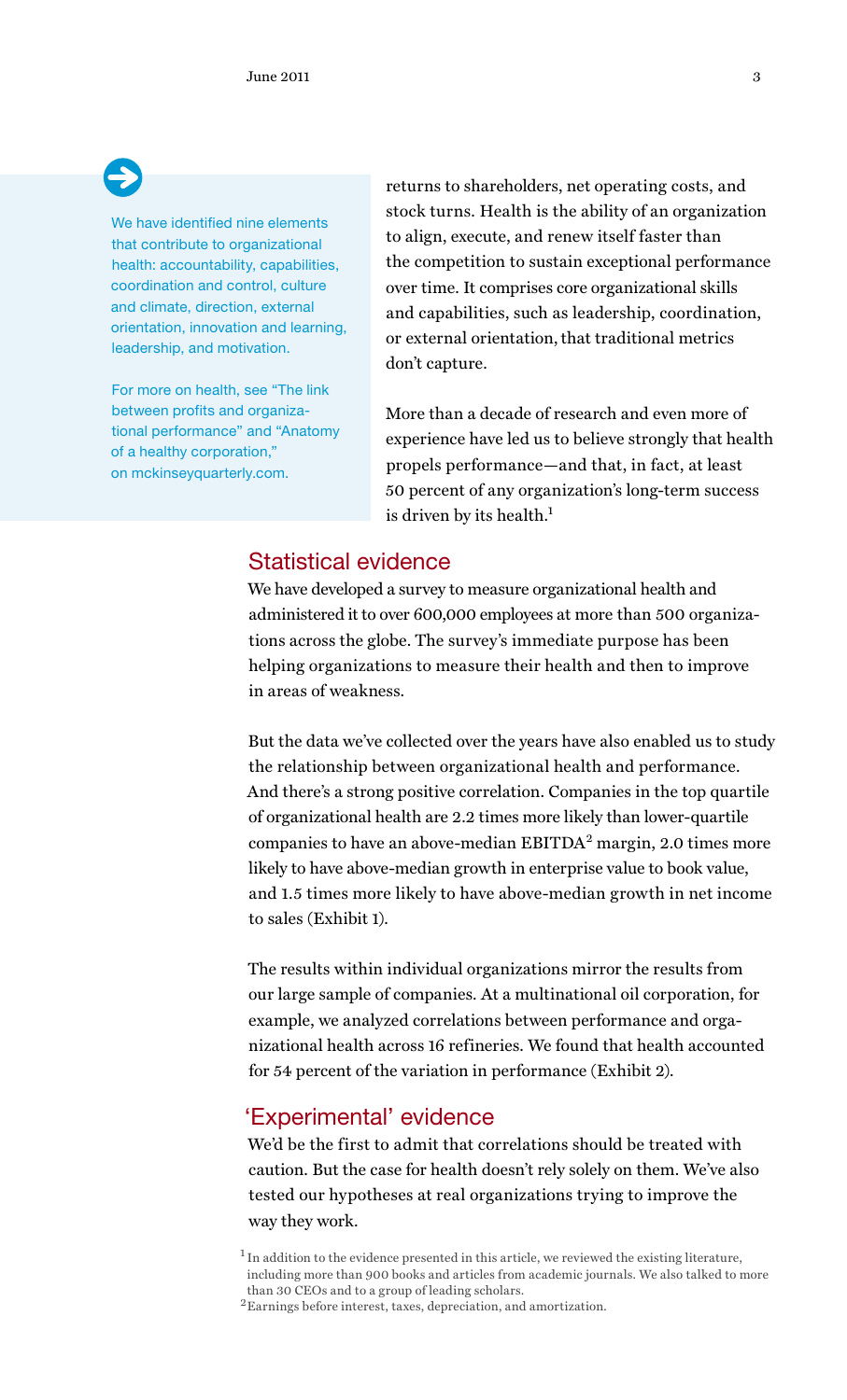representative of the wider organization by criteria such as net profit before taxes, customer economics, and branch staff characteristics. At a large financial-services institution, for example, we selected an experimental and a control group that were comparable and The two groups then implemented a sales stimulation program over an 18-month period—one using fairly traditional performance-focused

### Exhibit 1 Healthy companies perform more successfully.

Likelihood that companies with strong organizational-health profiles have above-median financial performance, %



 ${}^{2}$ Earnings before interest, taxes, depreciation, and amortization.

#### Exhibit 2

#### At one oil company, organizational health accounted for 54 percent of the variation in the performance of a group of refineries.

Correlation between organizational health and performance at business unit level; example: 16 refineries at an oil company



 $r^2$  is the proportion of variance explained by a regression.

 $^1$  Dollar cost of units produced against industry benchmark.  $^2$  Relative to the average of the organizational-health database index.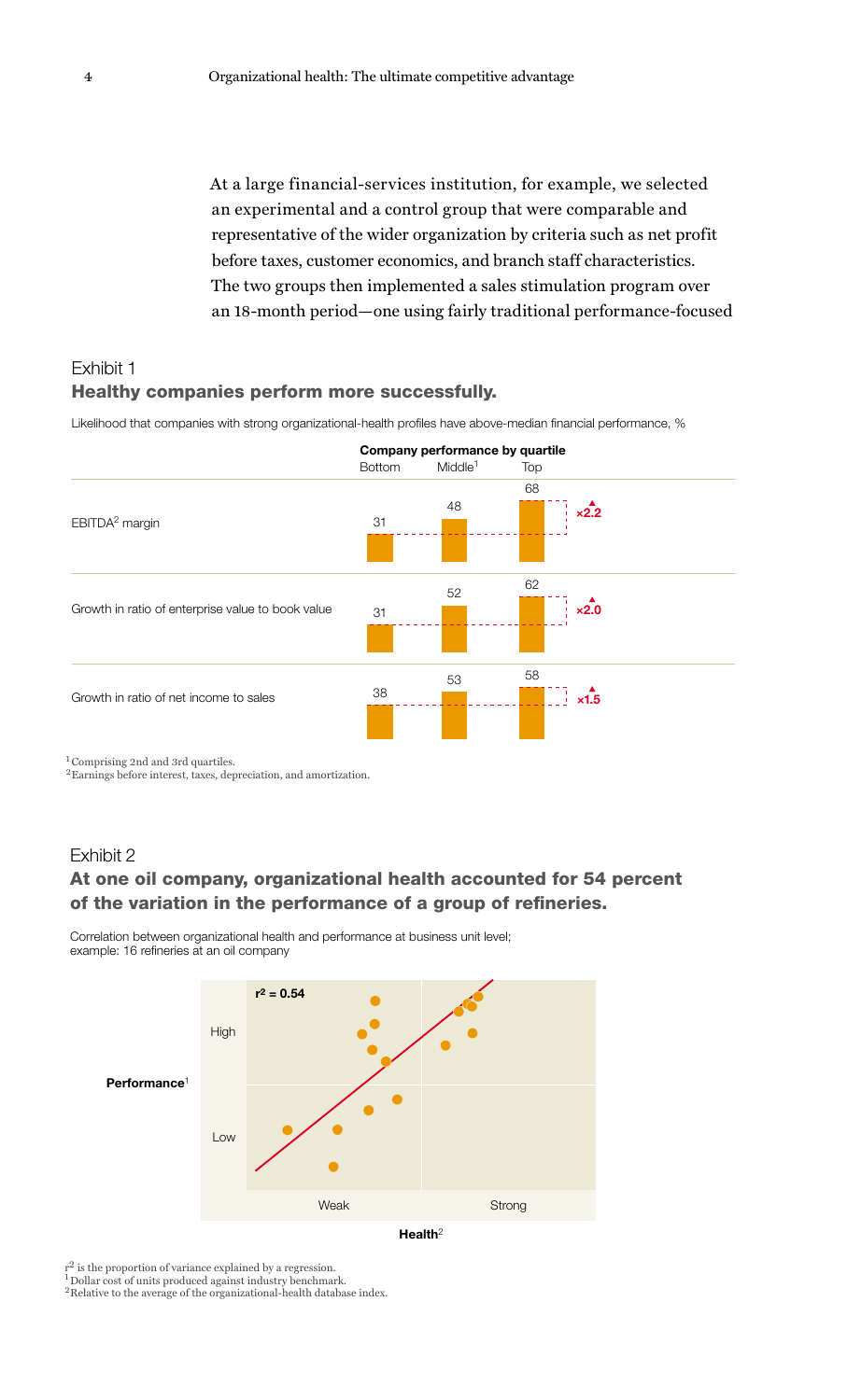#### Exhibit 3 A focus on both performance and health produced higher returns for a variety of initiatives.

Comparison between traditional and experimental change efforts over an 18- to 24-month period



methods, the other following a more balanced approach emphasizing performance and health.<sup>3</sup>

The results were striking. In business banking, the traditional approach yielded improvements in value of 8 percent, the more balanced approach 19 percent. In retail banking, the traditional approach delivered a 7 percent improvement, compared with 12 percent for one emphasizing performance and health. Similar studies in other industries yielded similar results (Exhibit 3).

## Evidence from transformation efforts

Finally, we've surveyed thousands of executives who have been through organizational-change programs.<sup>4</sup> Data from one survey, on why change programs fail, showed that what we might see as "the usual suspects"—inadequate resources, poor planning, bad ideas, unforeseen external events—account for less than a third of the failures. More than 70 percent resulted from poor organizational health, manifested in symptoms such as negative employee attitudes and unproductive management behavior. Furthermore, our 2010 survey of executives at companies undergoing transformations revealed that organizations focusing on both performance and health rated themselves as nearly twice as successful as those focusing on health alone and nearly three times as successful as those focusing on performance alone.

 $3$  During the trial, we took care to minimize any distortions—operational restructuring, changes in leadership, significant staff turnover, or other corporate initiatives—that might have a disproportionate effect on one group.

<sup>4</sup> These McKinsey Global surveys, available on mckinseyquarterly.com, are "Building a nimble organization" (July 2006), "Organizing for successful change management" (July 2006), "Creating organizational transformations" (August 2008), and "What successful transformations share" (March 2010). All subsequent survey data cited in this article come from one of the four surveys.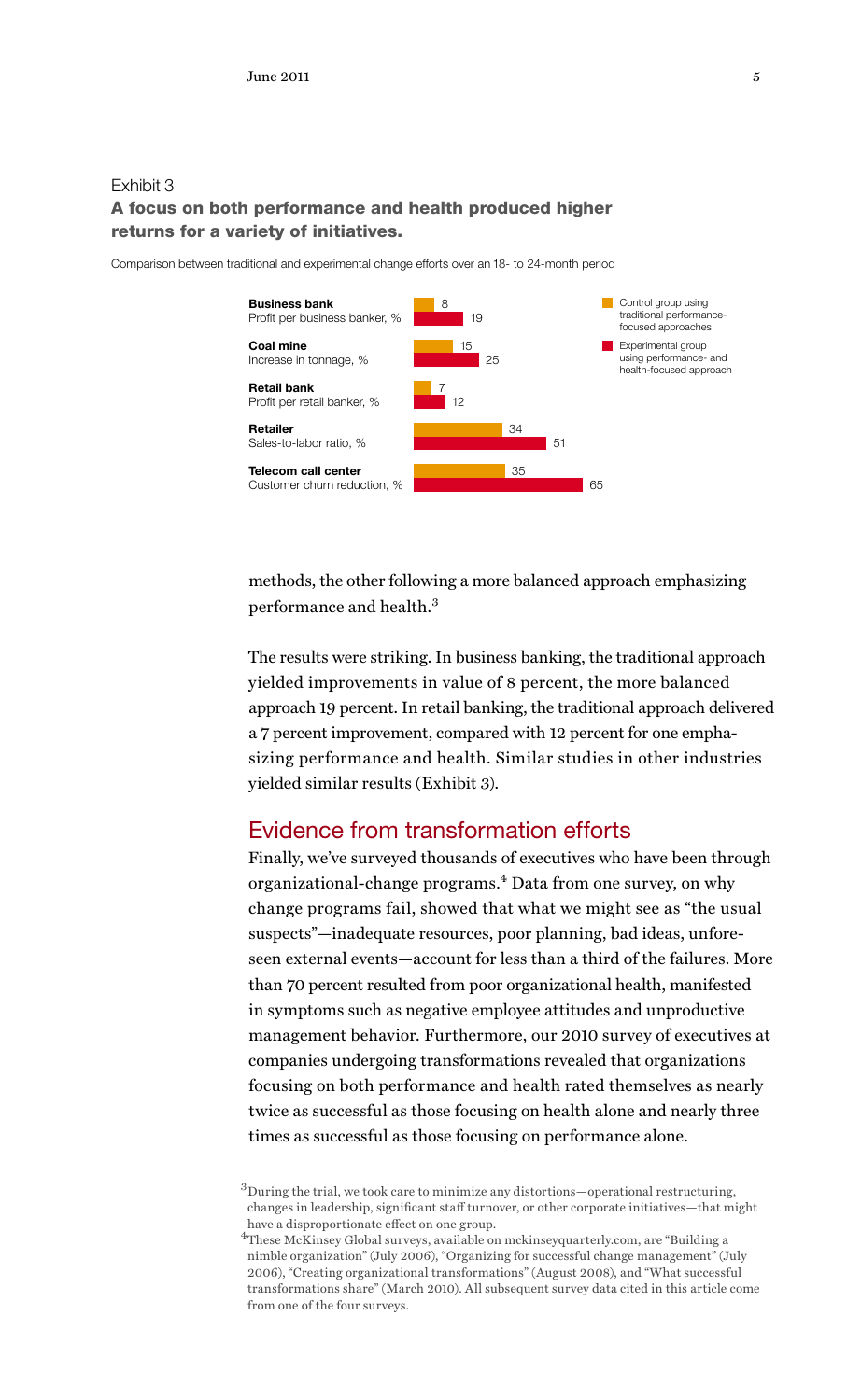#### Working toward 'and'

The link between health and performance is good news. Unlike many of the key factors that influence performance—changes in customer behavior, competitors' moves, government actions—your health is something you can control. It's a bit like our personal lives. We may not be able to avoid being hit by a car speeding around a bend, but by eating properly and exercising regularly we are far more likely to live a longer, fuller life.

Of course, that doesn't make the pursuit of performance and health any easier. Most companies know how to keep a close eye on performance, but health often suffers from neglect. We asked more than 2,000 executives to name the areas where they wished they had better information to help them design and lead transformation programs, for example. Only 16 percent chose near-term performance. More than 65 percent chose the company's health for the longer term.

What's more, even when companies do understand both performance and health, many pursue them separately. The result can be HR-led "people programs" that bear little relationship to a company's strategic and operational imperatives, performance-improvement initiatives that cut more muscle than fat, or both.

In our experience, building health and achieving its accompanying performance benefits generally require transformational change. The approach we've found most effective for pursuing it consists of five stages, which we refer to as the five frames of performance and health. For each stage, you must answer a basic question that applies to both performance and health and then address a related performanceor health-specific imperative (Exhibit 4).

While no two change programs are alike, we believe that the five frames contain the key ingredients for an organization-wide transformation that delivers performance and health in almost all circumstances. In what follows, we offer examples from companies that have excelled in one stage or another to highlight what's required to tackle both aspects of a transformation—with an emphasis on health, since pursuing it as an explicit goal is less familiar to most organizations. Although we firmly believe that each organization must find its own way through the five frames, these examples of companies that have made significant and lasting improvements in both performance and health offer some inspiration, as well as guidance on tactics we've seen work well.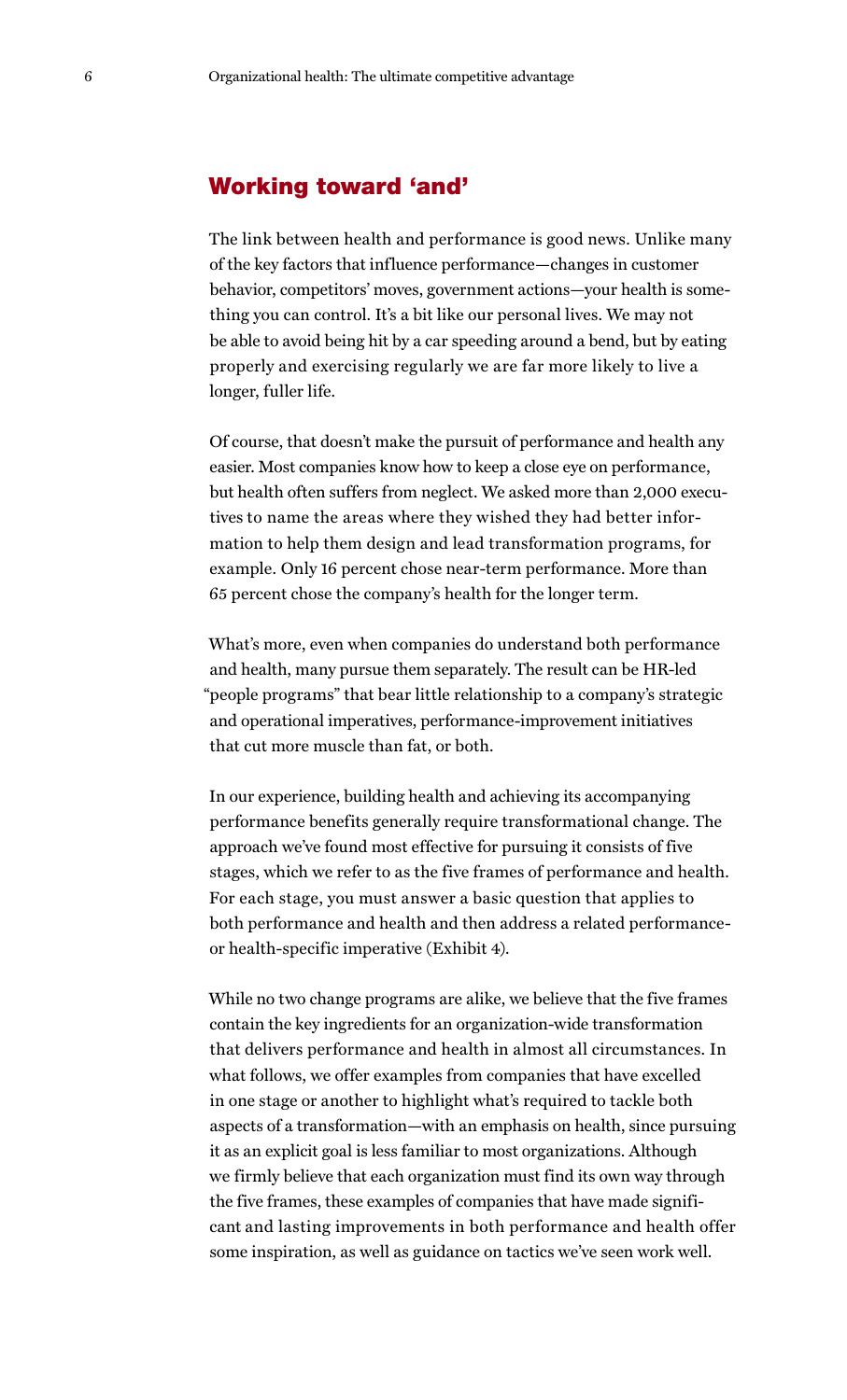#### Exhibit 4 Performance and health can be viewed through five frames.

| <b>Performance imperative</b>                                                                                      | <b>Health imperative</b>                                                                      |
|--------------------------------------------------------------------------------------------------------------------|-----------------------------------------------------------------------------------------------|
| Develop a change vision and<br>targets that are deeply meaningful<br>to employees.                                 | Determine what "healthy" looks<br>like for the organization in view of<br>your change vision. |
| Identify and diagnose your<br>organization's ability to achieve<br>its vision and targets.                         | Uncover the root causes of<br>mind-sets that support or under-<br>mine organizational health. |
| Develop a concrete, balanced<br>set of performance-improvement<br>initiatives.                                     | Reshape the work environment<br>to create healthy mind-sets.                                  |
| Determine and execute the<br>right scaling-up approach for each<br>initiative in the portfolio.                    | Ensure that energy for change is<br>continually infused and unleashed.                        |
| Put in place a continuous-<br>improvement infrastructure to<br>take the company forward beyond<br>one-time change. | Equip leaders to lead from a core<br>of self-mastery.                                         |
|                                                                                                                    |                                                                                               |



#### **Aspire**

The importance of setting aspirations that emphasize health as well as performance came through loud and clear in one of our surveys: change programs with well-defined aspirations for both, we found, were 4.4 times more likely to be rated extremely successful than those with clear aspirations for performance alone.

Wells Fargo offers an example of how to pursue both: setting strategic objectives and then defining related health essentials. When current CEO John Stumpf became president, in August 2005, he brought his top team together in a two-day offsite session to debate Wells Fargo's aspirations for its next era. The performance goal that emerged was to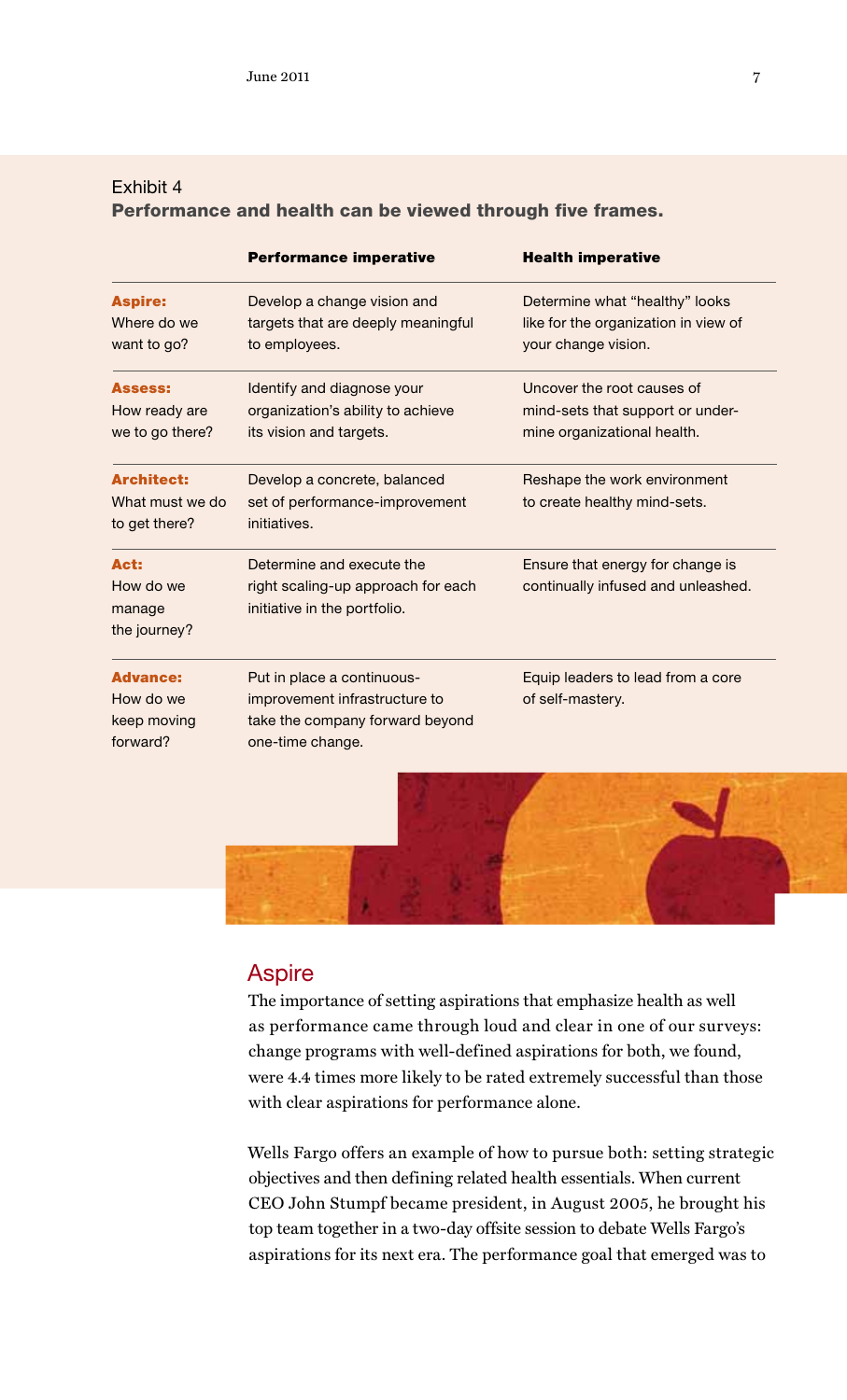maintain the company's track record of double-digit compound annual growth in earnings per share and revenue. To that end, the team doubled down on the bank's long-term cross-sell aspiration of "going for gr-eight" (eight products per customer), with the medium-term goal of adding at least one product on average to its already industryleading cross-sell rates. The bank's leaders also set performance targets related to customer loyalty and customer attrition in all key businesses.

But a broader aspiration also emerged, which the team summed up in the phrase "One Wells Fargo." This idea grew out of the realization that a huge amount of the value the team sought to create lay in what it called "mining the seams" of the organization: working together more effectively across the company's lines of business to break down "silo thinking" and give customers a better experience that fulfilled more of their financial needs.

Thinking about the bank as One Wells Fargo helped the senior team focus on changes that would be needed to make the organization healthier: management practices related to customer focus, strategic clarity, and collaborating to share ideas and information were all strong within the lines of business but had to be distinctive across them as well. If One Wells Fargo was the strategy, organizational changes would be needed to support and enable it.

#### Assess

Before you move from goals to actions, it pays to take a hard look in the mirror to understand your company's readiness to achieve its aspirations. What capabilities matter most to meeting your performance goals, and how strong are they in your company today? What mindsets about "the way things get done around here" could undermine your quest for health, and what are their root causes? The value of such assessments of a company's readiness to change can't be overstated: in our 2010 survey, respondents at companies that diagnosed problematic mind-sets were four times more likely than those that didn't to rate their transformations as successful.

When Pierre Beaudoin took over the aerospace division at Bombardier, in 2001, for example, he knew that it needed a performance boost to ride out the industry's post-9/11 downturn. He also wanted the company to become a healthy, self-improving organization. The aspirations he set—Can\$500 million in bottom-line savings, along with a continuous improvement in service and products for customers required lean capabilities that Bombardier lacked at the time, as well as a significant change in mind-sets.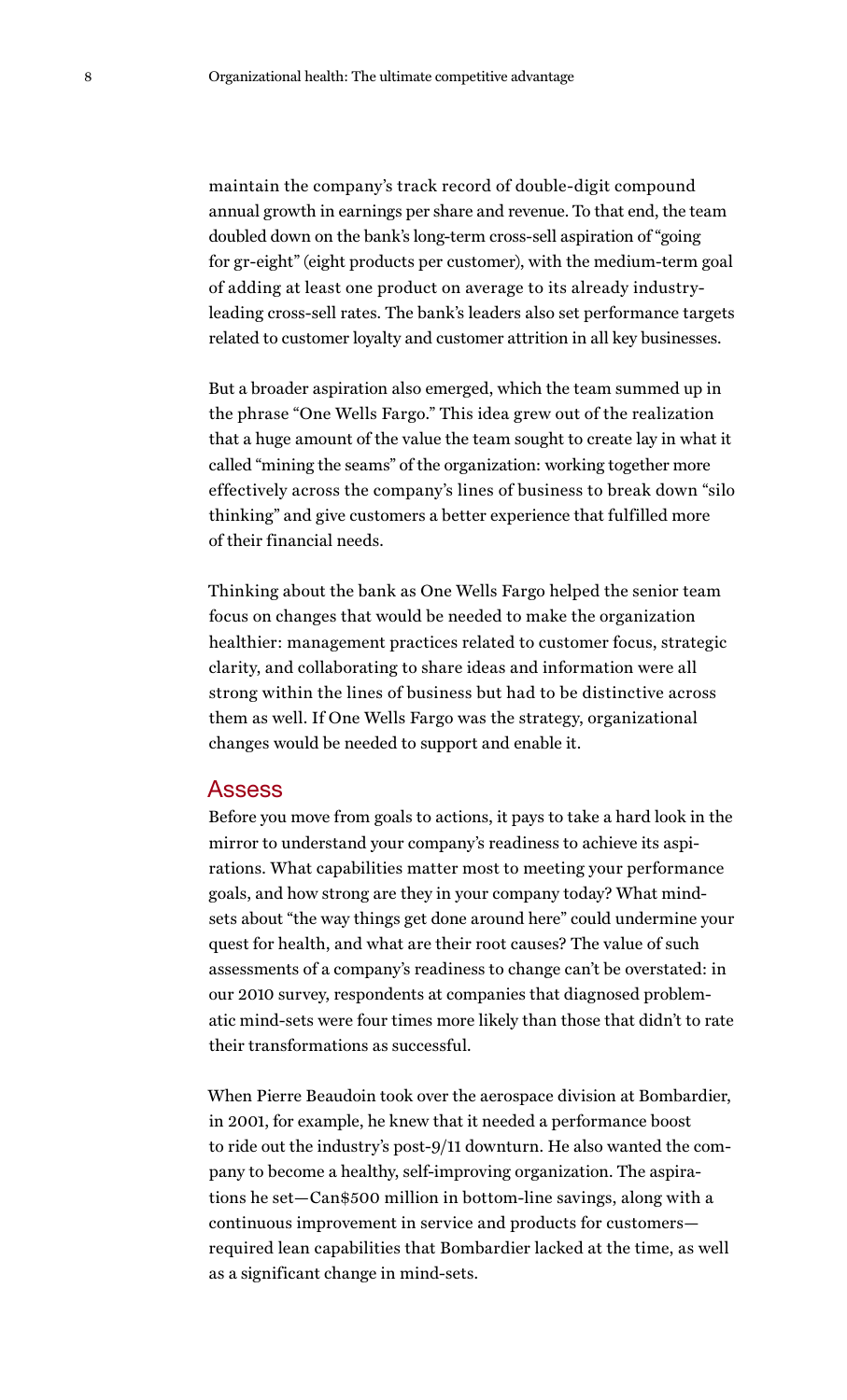

Probing cultural issues wasn't something that came naturally to a company that prided itself on technical expertise. In Beaudoin's words, "It was a challenge for me and for my leadership team to explain why we were spending so much time on the 'soft stuff' when we could be fixing factories, hardware, airplanes. We had lots of conversations explaining that if we did the soft stuff right, our employees, with our help, would be more able to do what they're supposed to do, like make our factories efficient and work on engineering problems."

These conversations and a more formal organizational self-assessment yielded a shortlist of beliefs that limited the value placed on individuals, the role of teamwork, efforts for continuous improvement, and the drive for results. One area where the company urgently needed to change was attitudes toward handling problems. As Beaudoin explains, "Suppose I come to a meeting and hear about four problems, and I slam my fists on the table and say, 'I don't want to hear about problems any more; you guys are there to fix them.' Well, guess what—I'm not going to hear about problems. And that's how you get yourself in deep trouble."5

#### **Architect**

Once a company knows where it wants to go and how ready it is to go there, it must work out the way from here to there. Countless leaders have told us that this is the hardest part of changing their organizations. But it's also the stage in a company's journey when efforts to improve performance and health start to fuse: they interlock and reinforce one another as a focused portfolio of performance-improvement priorities becomes a vehicle for shifting mind-sets toward health.

To understand what this symbiotic relationship looks like in practice, consider the turnaround A. G. Lafley famously engineered at Procter & Gamble after taking the helm, in June 2000. Lafley established some explicit priorities for P&G: focusing on 10 out of 100 countries, for example, and on four core businesses. Emphasizing these priorities was critical to P&G's performance improvement. It also built a platform for one of Lafley's deeper goals: to make P&G a more consumerdriven and externally focused company—a healthier one, in short.

As Lafley was setting priorities, he decided to draw up a not-to-do list. One item on it was P&G's "skunk works": experimental technology projects outside the company's mainstream businesses. These

<sup>5</sup> For an interview with Pierre Beaudoin on Bombardier's transformation, see Bruce Simpson, "'Flying people, not planes': The CEO of Bombardier on building a world-class culture," mckinseyquarterly.com, March 2011.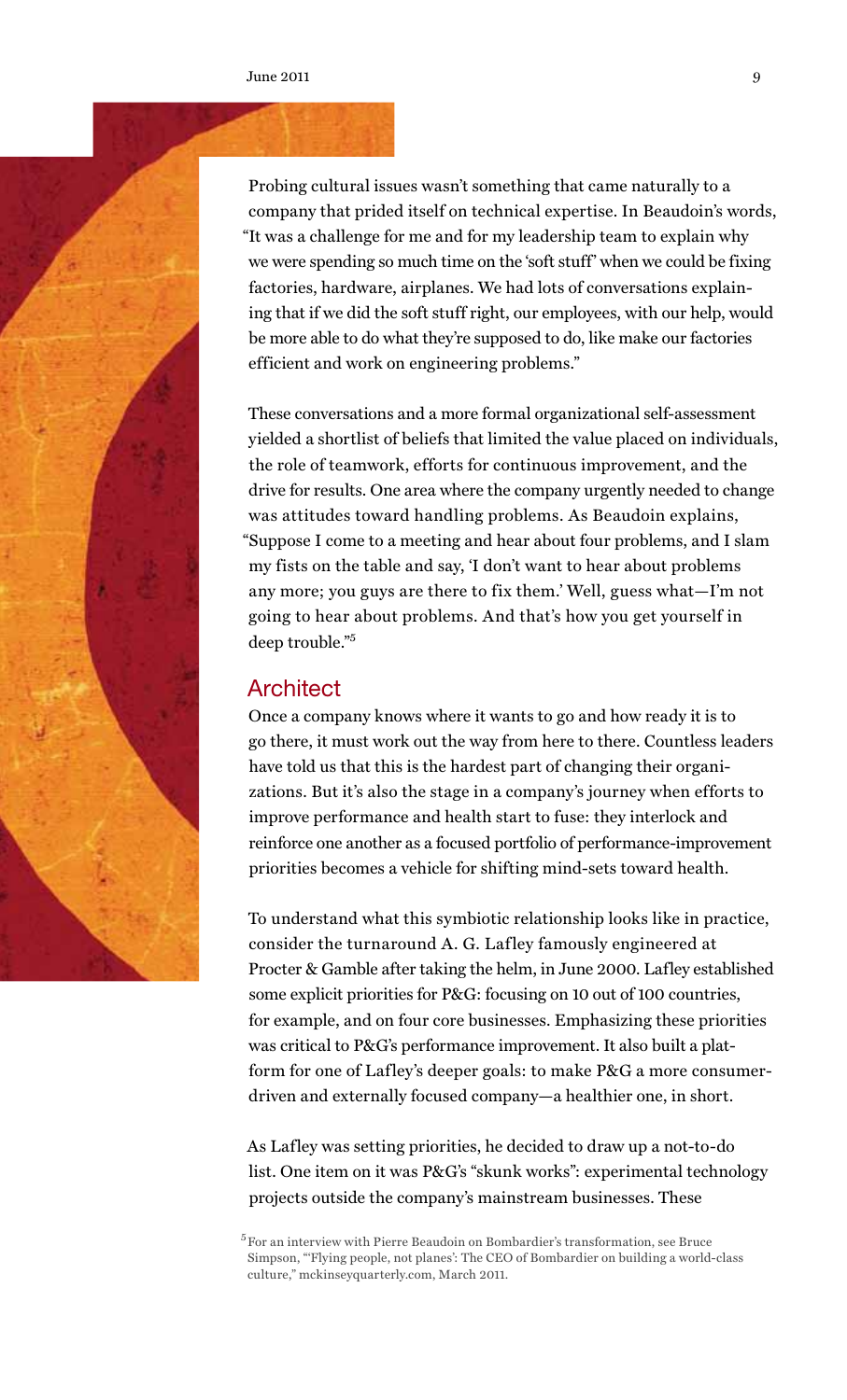Lasting, healthy change also requires an organization motivated to go the extra mile over and over again as employees carry out their routine, day-to-day tasks while fundamentally rethinking many of them.

> endeavors—which had an annual budget as high as \$200 million reflected technological goals rather than customer needs and culminated in products and services that had to be "pushed" to the market in the hope they would be taken up. All this worked against Lafley's customer-focused aspiration. And so the not-to-do list was rigorously enforced: "If we caught people doing stuff that we said we were not going to do, we would pull the budget and the people, and we'd get them refocused on what we said we were going to do."

> Often, shifting mind-sets means changing formal systems, structures, processes, and incentives. At P&G, Lafley made sure that planning processes started with an understanding of consumer trends and reframed the organizational structure to give it a stronger consumer orientation. Finally, role modeling, storytelling, and skill development can also play a vital role in shifting mind-sets. Lafley, for instance, set up an in-house college for managers and dedicated a substantial part of his own time to coaching. Although this soft stuff is often overlooked, it's vital. Senior executives who told us, in one of our surveys, that they'd implemented initiatives to change their employees' mind-sets and behavior during a transformation were twice as likely as others to report that it had succeeded.

#### Act

When it's time to get moving, pilot programs are almost always the right way to start working on performance. If things go well, successes can be replicated elsewhere; if they go awry, you can confine mistakes to a small area. Early results also help to build your employees' motivation and appetite for change. One key to successful pilots, we've found, is conducting them in two stages: first, a standard proof of concept and, second, a proof of feasibility, which will ensure that you have a replicable means of capturing the value you've identified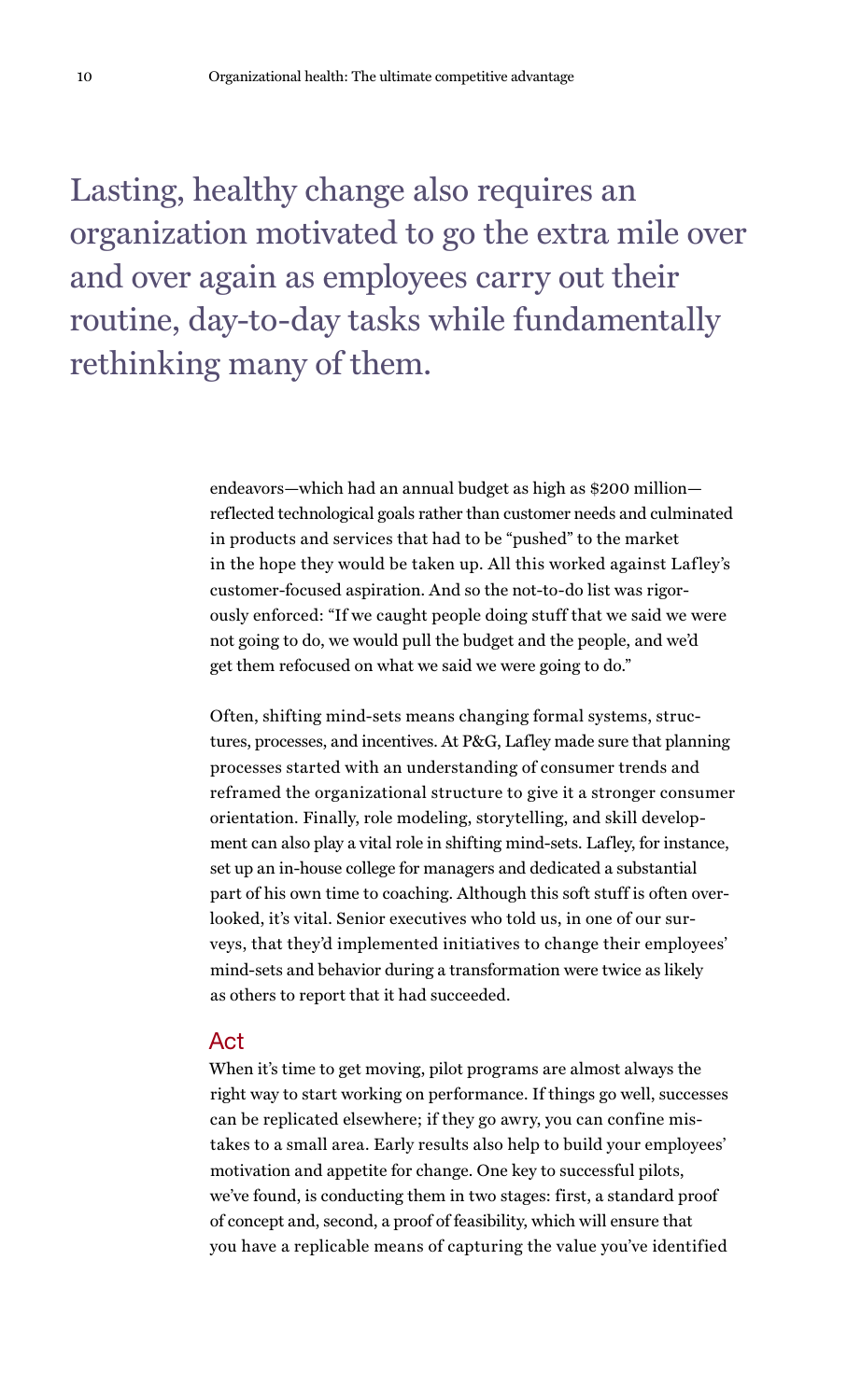across your organization. Too many companies don't take the second step and find that they can't build on their initial success.

But even the most carefully constructed pilots aren't enough. Lasting, healthy change also requires an organization motivated to go the extra mile over and over again as employees carry out their routine, dayto-day tasks while fundamentally rethinking many of them. The whole process can feel like trying to change the wheels of a bike while you're riding it. Not surprising, most companies find this difficult: one of our surveys found that only some 30 percent of all executives who had been through a transformation thought their companies had been completely or mostly successful at mobilizing energy in it.

CEO Julio Linares took the reins of Spain's incumbent telecom operator, Telefónica de España, in January 2000, as earnings and cash flow were sliding. He used three methods to create a powerful engine for change as he transformed the company. The first was to help people "understand how the project they were working on would contribute to that year's targets and, therefore, to the overall transformation program." With that goal in mind, Linares and his team emphasized growth, competitiveness, and commitment as critical themes. Developing new distribution models and improving customer segmentation came under the heading of growth; adopting lean work processes and enabling online transactions, of competitiveness; and embedding a new set of company values and reorganizing business units, of commitment.

Second, Linares ensured that the whole company felt ownership of the changes. He and his senior team brought the telco's top 500 executives together every January, for example, to help design the program for the year to come. Beyond this core group, Linares sought to "give relevant people at different levels of the organization an opportunity to participate" in the redesign of the transformation program "and then to complement that with a strong communication program." Sometimes, companies need to reach out even further to create a shared sense of ownership. When structuring the transformation of India's Larsen & Toubro, CEO A. M. Naik explained, "We involved one in four employees, about 7,000 people. I visited 38 locations of the company." He added, "When the vision was finalized" in a document, "everyone could say, 'That word was mine,' you know? Maybe that word was in the minds of a thousand people. But the process created a shared vision everyone could believe in."<sup>6</sup>

 $^6\rm{For}$  an interview with A. M. Naik, see Ramesh Mangaleswaren and Adil Zainulbhai, "Reinvigorating a corporate giant: An interview with the chairman of India's largest infrastructure company," mckinseyquarterly.com, March 2011.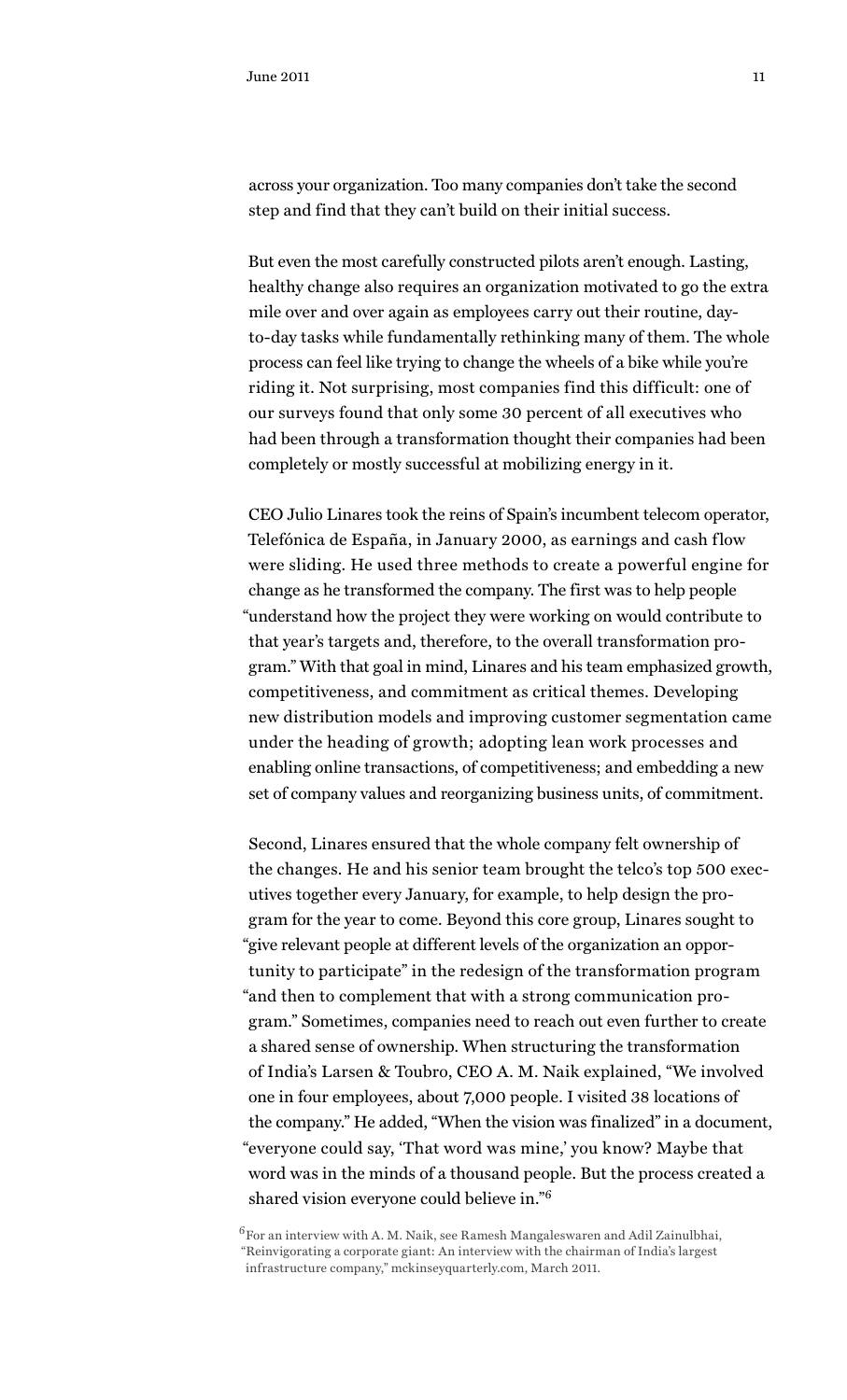One way to support personal development of this sort is to expose managers to centered leadership—a group of five interrelated capabilities that research by our colleague Joanna Barsh, a director in McKinsey's New York office, has shown generate higher performance and greater satisfaction at work and in life when used together.

These capabilities are finding meaning in work, converting emotions such as fear or stress into opportunities, leveraging connections and community, acting in the face of risk, and sustaining the energy that is the life force of change.

To read more, see "How centered leaders achieve extraordinary results," on mckinseyquarterly.com. Finally, Linares used progress evaluations, which are always important, as a third tactic for maintaining energy. Linares explained the need for them in this way: "The market is going to change constantly, and because of that you need to make a constant effort to adapt your company. Some parts of the program will end, but new ones will come up."7

#### Advance

The final stage is to make the transition from the intensive work and constant upheaval of a transformation to a period of continuous improvement. According to one survey, companies that build a capacity for it into their organizations are 2.6 times more likely to consider their transformation programs a success over the long term.

Continuous improvement can be cultivated during a major transformation effort by building an infrastructure, as you go, that includes knowledge sharing, learning methods, and expertise to help the company continue to improve. For these to be embraced after the initial transformation effort is complete, the right leadership skills and mindsets must be in place. After the formal end of a trans-

formation program at ANZ Bank, for example, the company trained more than 6,000 leaders in areas such as self-awareness, resilience, and the ability to energize oneself and others. The response was tremendous: participants spoke of the program's "profound impact" and described the experience as "life changing." ANZ also held other personal-leadership workshops to develop its employees' ability to improve continuously, cascading the workshops right through the organization in a process that eventually touched more than 26,000 employees.

These efforts helped ANZ usher in an era of nonstop progress, which included grassroots business initiatives, organizational de-layering, bureaucracy busting, internal job markets, and greater diversity. Supporting these endeavors were some 180 "champions" who worked, on top of their regular jobs, to foster continuous improvement in the businesses.

<sup>&</sup>lt;sup>7</sup> For an interview with Julio Linares, see Josep Isern and Julie Shearn, "Leading change: An interview with the executive chairman of Telefónica de España," mckinseyquarterly.com, August 2005.